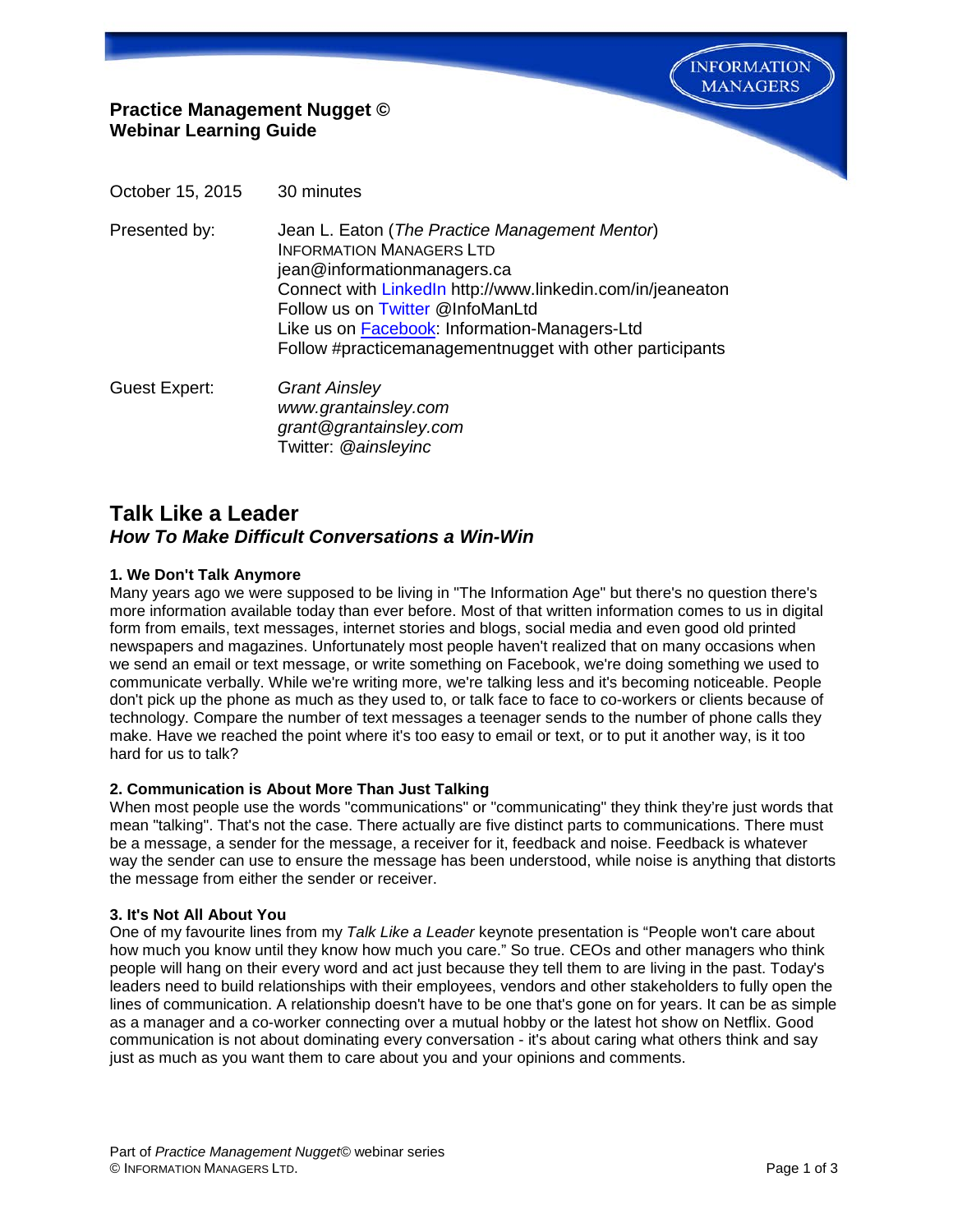# **Practice Management Nugget © Webinar Learning Guide**

## **4. Be a Leader and Lead**

While consensus building, feedback from others and open discussion are all great, eventually the time comes for leaders to make decisions. Employees may not like every decision the leader makes, but can take comfort that he/she listened to what everyone had to say, gave it some thought and make a tough decision. At times, difficult conversations need to be held and leaders are required to be honest with their workers about their performance and what needs to happen to improve. In times like this, honesty isn't the best policy - it's the only policy.

#### **5. You Are What You Prepare For**

It shouldn't come as any surprise that effective communicators are people who typically think about what they're going to say before they say it and even practice before some difficult conversations are held. Start by mapping out what you want to say and putting it down on paper in point form. Do it in your own handwriting because you'll remember it better. Then check your facts because there's nothing worse than being halfway through a difficult conversation and discovering your information was wrong. Think about potential objections from the person you will be speaking to and how you'll deal with their arguments and find ways to bring the conversation around to where you want it to go. Finally practice by saying the words out loud and recording your practice session with a cell phone or tablet. Take a look back and see what you look like and what improvements can be made.

#### **6. Sweat the Small Stuff**

When people communicate, either in a formal or an informal setting, there are some important things to remember. For obvious reasons it's always best to be yourself and be honest. Honesty is a very important trait for anyone; especially leaders so don't sugarcoat what you say. Simple, direct language is always the best. Although it's important to be clear and direct, it's also important to be positive and give people hope. Here's a good example of this. "John, I expect you to do better in sales than you have for the past six months, but I know you can do it. You've done it before and I'm confident you can do what's needed to bring your numbers up by 10% and make both yourself and the company more successful. There's no reason you shouldn't be able to hit our targets." Finally, document what was said. There's an old line about one dull pencil being sharper than six bright minds. An important discussion not documented may become dust in the wind.

## **7. Your Body Language is Just as Important as Your Words**

It's great to spend time properly preparing for important conversations, but leaders who don't also consider the importance of their body language are spinning their wheels. Their body language needs to match what they're saying. If it doesn't, the message they're sending gets confused. People with dogs in the home understand that the tone of their voice and their body language is far more important than their actual words when talking to their pet. As you prepare for the discussion, consider what your body language is saying as well. Are you making good eye contact? Are you using hand gestures that align with what you're saying? Do you have good posture? Do you look relaxed or tense and nervous? Body language can be harder to correct than words, so take a hard look at what your body language is saying and work to make improvements. Remember your voice follows your body, not the reverse.